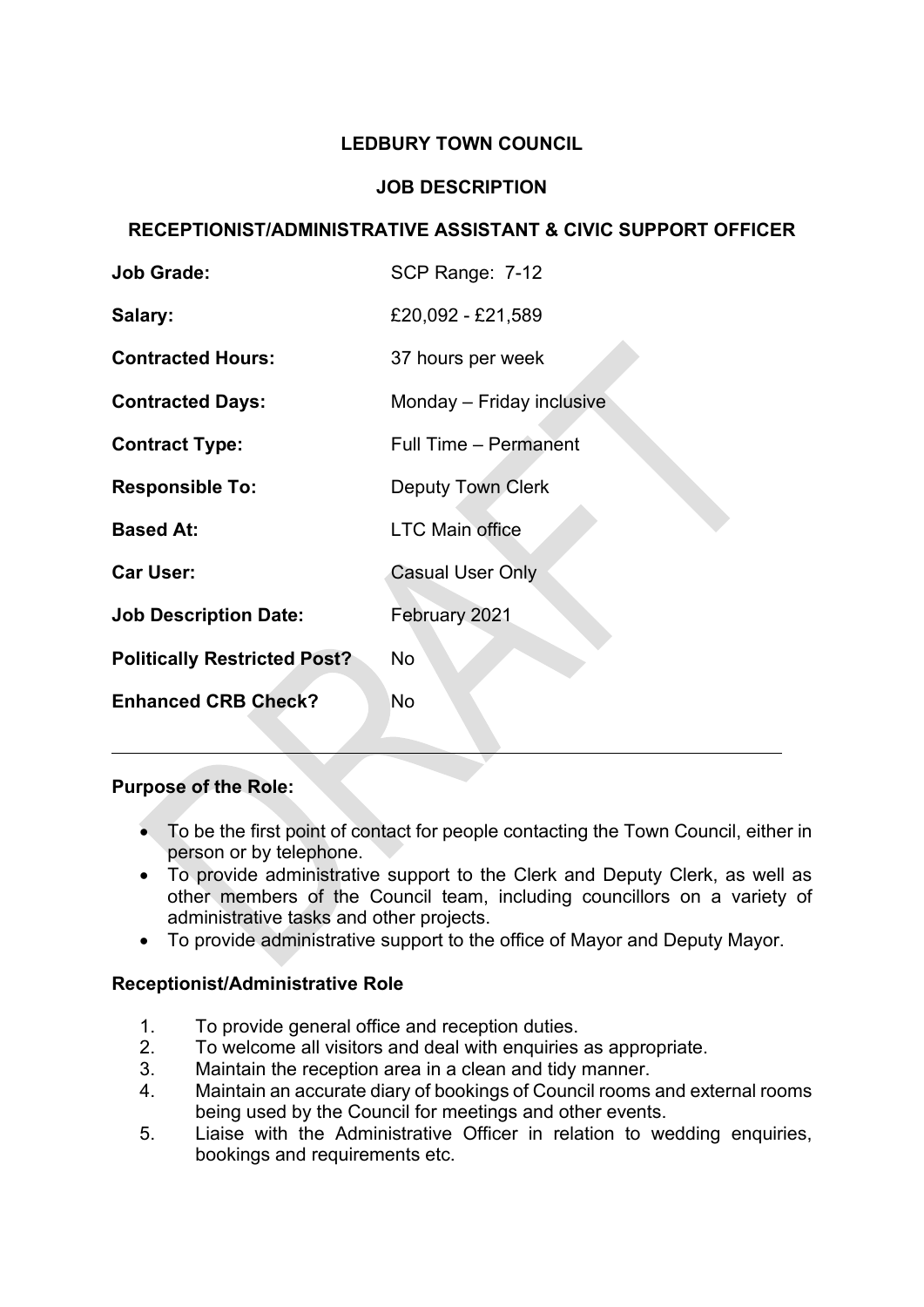- 6. Prepare all rooms for Council Committee meetings, working groups and/or general meetings.
- 7. Manage all incoming and outgoing mail and record and pass to Clerk for distribution
- 8. Arrange weekly testing of fire alarms, maintain accurate keyholder lists and manage defibrillator units.
- 9. Assist in the planning and organisation of Council events and attendance thereof
- 10. Preparation and despatch of Council agendas and papers as required and attendance at meetings for the purposes of taking and transcribing minutes
- 11. Assist the Community Development Officer with the management and day to day running of the Charter Market.
- 12. To report all complaints to the Clerk or Deputy Clerk in their absence.<br>13. Maintain adequate stock levels of stationery and office sundries, ord
- Maintain adequate stock levels of stationery and office sundries, ordering as required.
- 14. Undertake research and retrieve information, on behalf of the Clerk and Deputy Clerk as required.
- 15. To maintain the electronic and hard copy filing systems.
- 16. To provide a reliable and confidential administrative support to the council.
- 17. To undertake one-off projects as directed by the Clerk or Deputy Clerk.
- 18. Assist the Community Development Officer on all aspects of providing a marketing service for the council, as required.
- 19. To maintain the sickness absence/holiday records
- 20. To maintain Councillor attendance record
- 21. To assist with updating the Council website and social media platforms

## **Civic Support Role**

- 1. Manage and provide secretarial support to the Mayor and Deputy Mayor of the Council, including liaising with third parties as necessary, briefings, managing diaries etc.
- 2. To lead on arrangements for Civic Events such as Remembrance Day, Mayor's Civic Service, Armed Forces Day and Mayor's charity events.

## **General**

- 1. To deal with enquiries from Members of the Public or Councillors or direct them to the respective officer as appropriate.
- 2. To undertake training as required.
- 3. To undertake any reasonable duties, commensurate with the level of the role, as directed by the Town Clerk and Deputy Clerk.
- 4. To prepare risk assessments for your area of responsibility